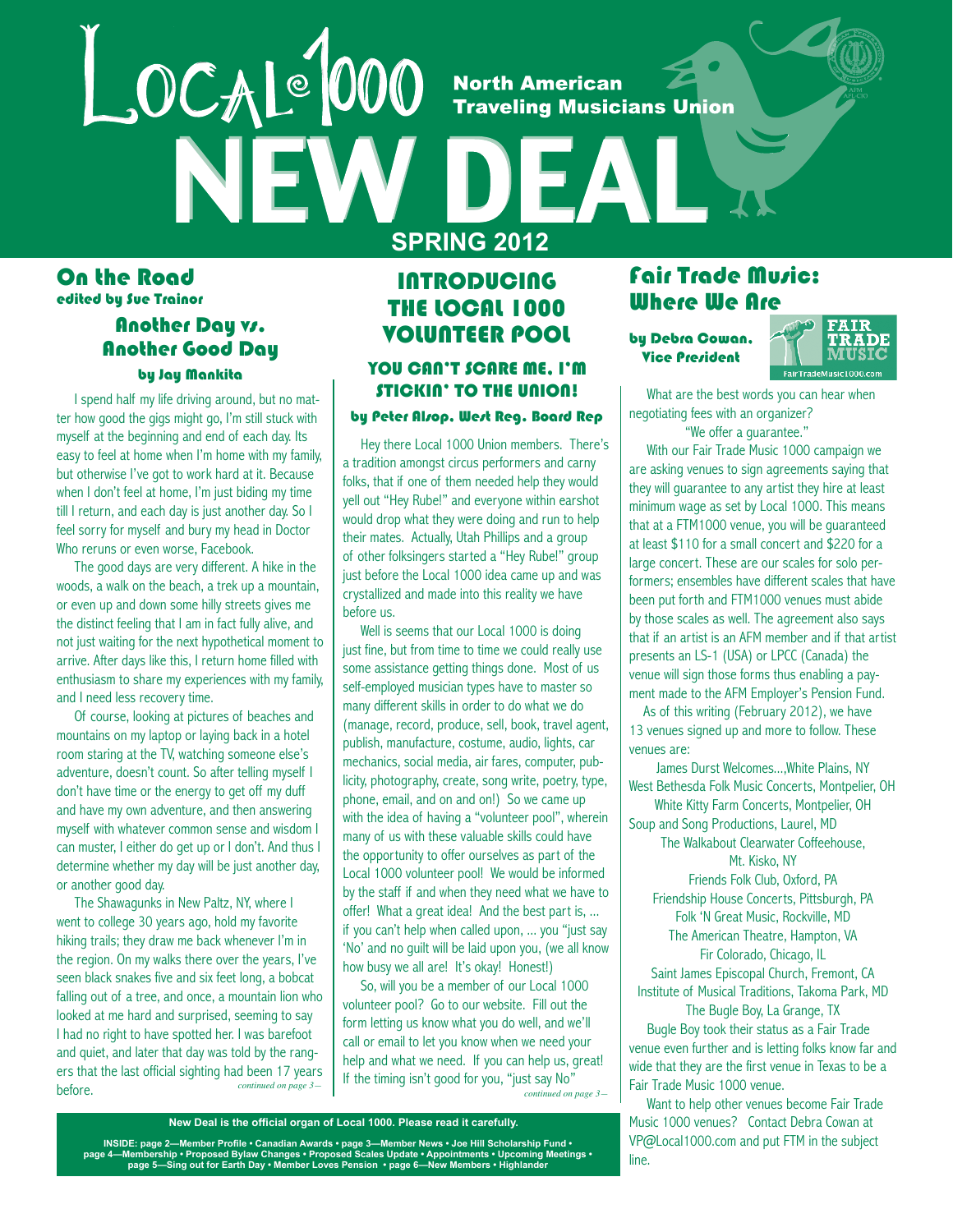# Member Profile: Rik Palieri Honored by Library of Congress

Touring Folk performer and Local 1000 member Rik Palieri is as authentic as they come. He is true folk. He has traveled all over north America and the world as a folk musician, folklorist, and an ambassador of good will. His name means 'shovel-maker' in Italian. And he knows how to dig. From a year he spent in a Polish mountain village learning to play the esoteric polish bag pipes, to his work in helping to document and preserve Hobo culture and art in the United States, he has spent a lifetime making and documenting great music and the cultures from which it arises.

In 2009, Rik began a conversation with Library of Congress and the American Folklife Center about his collection of interviews. The conclusion is that they have now formally recognized Rik's tremendous contribution to Folklore and Folk culture by acquiring nearly 150 episodes of his television show, "The Songwriter's Notebook." The collection contains scores of interviews recorded on video and DVD format, wherein Rik converses with some of the most influential local and international characters in Folk, Blues, Roots, and Americana music. From Guy Davis to Pete Seeger, Jimmy Driftwood to Sis Cunningham, Utah Phillips and Tom Paxton to Rachel Bissex. Rik creates a place for thoughtful conversation and some spontaneous music making. The shows were mostly recorded in his home state of Vermont on VCAM- TV/ Channel 15, a community access television station.

Rik says, "This is a tremendous honor, not just for me, but also for all of the incredibly talented people who have generously given their time and appeared on 'Songwriter's Notebook' over the years. Researchers and ordinary Americans alike will now be able to access these wonderful on-air conversations and impromptu musical offerings long into the future, offering invaluable insights into our country's deep and vibrant musical culture."

Jennifer Cutting is a Folklorist with the American Folklife Center at the Library of Congress. She was also a strong advocate for the adoption of Rik's catalogue of shows into the Library's archives. Cutting was quoted in the American Folklife Center Journal. "We felt that the 'Songwriter's Notebook' materials would not only complement our existing collections, but would strengthen our collection in areas for which we'd like to have more: hobo culture and lore, contemporary singer-songwriters, independent folk record labels, makers of folk instruments such as guitars, mandolins, and Native American flutes; folk music journalism, and – here's an area for which we had nothing at all – huskies and dog sledding

traditions! The Palieri Collection is so diverse, it has everything from blues guitar to German lieder and beyond." Cutting continued, "We are very grateful to Rik for thinking as much like a folklorist as a musician. He has documented the interesting individuals he meets in his travels, and now he is sharing his amazing collection with the people of the United States."

Rik reports that "The Songwriter's Notebook" collection is now accessible to researchers through the Library of Congress. Researchers from all over the world, including scholars, artists, authors, educators, and media professionals will be able to come to the Folklife reading room and take advantage of these candid interviews and performances for various projects. Rik says a doctoral student working on a dissertation has already accessed the collection for its documentation on contemporary hobo culture.

"It's hard to believe that the simple idea of helping out a friend has turned into something I could have never imagined when I started," Palieri said. "But thanks to VCAM and Channel 15, my little show has a life of its own and has given hundreds of songwriters a chance to have their voices heard."

Rik's autobiography, "The Road is My Mistress: Tales of a Roustabout Songster," is such a good read, that it has also been included in the collection at the American Folklife Center. The book is a marvelous collection of stories and histories, spanning decades and continents. From the Clearwater Revival to hobo camps, time on the road with Utah Phillips to touring on Camel back in Australia, Rik shares with the readers a much welcomed perspective on why Folk music and the people who make it are important to the modern world.

Rik says, "I grew up listening to stories and songs around my mother's kitchen table and fell in love with music at a young age. In grade school, I experimented with a baritone horn in a drum & bugle Corps called The Black Hawks. I spent most of my weekends marching in parades. One of our greatest shows was at the 1964 New York World's Fair. We marched around the grounds and performed at the New Jersey Pavilion, billed with "Sam The Sham and the Pharaohs." Rik continues, "When I was fifteen, I taught myself the 5-string banjo from Pete Seeger's book. In no time I was having hootenannies in my basement and performing in local coffee houses, at festivals and on radio shows."

And for his part, Rik plans to continue touring, performing, writing and documenting the work of other artists. With six solo recordings to



his name, and participation in dozens of other projects, he has amassed quite a resume as a performer, sideman, and storyteller. He has been doing it for decades and sees no reason to quit. And Local 1000 is proud to have a members like Rik in our ranks who keep the traditions alive and carry them forward.

As Rik says, "Well, there's lots more stories to tell, but it's time for me to load up my truck and hit the road."

For more information on Rik and his work, please visit his website: www.banjo.net.  $\sim$  Joe Jencks, Local 1000

Member Services Committee

### Local 1000 at the Canadian Folk Music Awards

Dozens of Local 1000 Members were nominated for Canadian Folk Music Awards this year. Congrats to one and all for making excellent music and for the well deserved recognition. \* Denotes winners.

> Traditional Album of the Year Finest Kind - For Honour & For Gain

Contemporary Album of the Year Good Lovelies - Let The Rain Fall

Traditional Singer of the Year Joel Fafard - Cluck Old Hen

Instrumental Solo Artist of the Year \* Jayme Stone - Room of Wonders Jaron Freeman-Fox - Manic Almanac : Slow Möbius Anne Lindsay - Hurry On Home

Instrumental Group of the Year \* The Creaking Tree String Quartet - Sundogs Eh?! - Eh?!

Vocal Group of the Year Finest Kind - For Honour & For Gain The Wailin' Jennys - Bright Morning Stars \* Good Lovelies - Let The Rain Fall

Ensemble of the Year The Creaking Tree String Quartet - Sundogs The Wailin' Jennys - Bright Morning Stars

Solo Artist of the Year Ken Whiteley - Another Day's Journey David Francey - Late Edition

English Songwriter of the Year David Francey - Late Edition

Pushing The Boundaries New Country Rehab - New Country Rehab Jaron Freeman-Fox - Manic Almanac : Slow Möbius Evalyn Parry - SPIN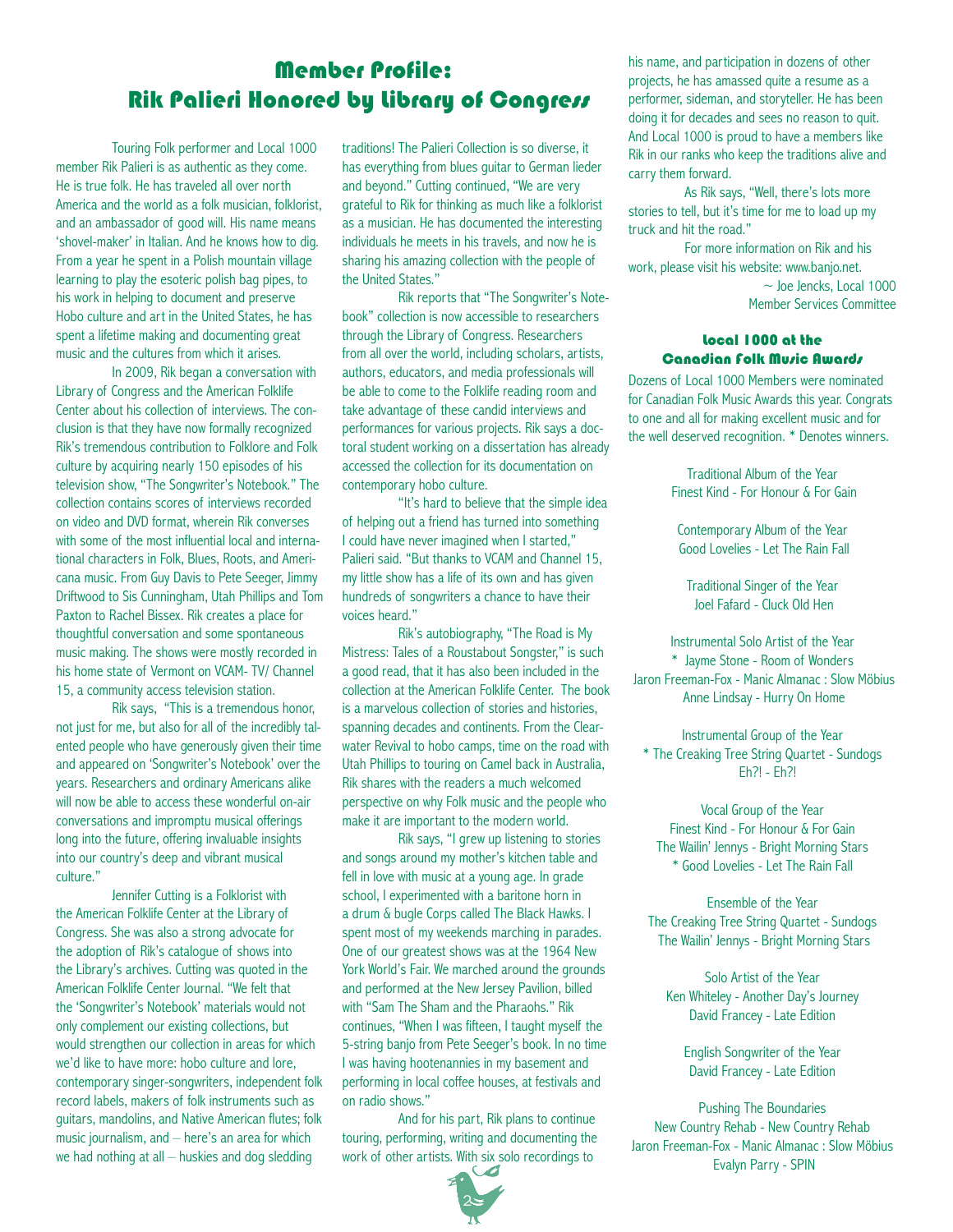### Local 1000 Member News Other News...

New Releases, Projects, Events, Births, Deaths, Marriages, etc.? Please send information to Joe Jencks via joejencks@hotmail.com. Please specify in the title that the message pertains to: Local 1000 Member News. Please limit descriptions to 50 words or less.

### New Releases…

Dave Hawkins – Best That I Can – CD. Dave released his 9th full-length CD, Produced by Dave (only his 2nd spin in the producer's chair), he chose to record in the greater Cincinnati area using mostly regional musicians. www.davehawkins.com

Tim Readman – Out of the Green – CD. Tim has released a new CD of traditional British and Irish folk songs. He is the former leader of Canadian Celtic/folk favorites 'Fear of Drinking' and has played for years with The Arrogant Worms. Known also as a producer. For more information visit: www.timreadman.com

Different Minds/Jamie Bonk – Dancing Castles – CD. Toronto-based folk/pop band Sixteen Different Minds have released their debut album, "Dancing Castles". More information about the record and the band can be found at: www.jamiebonk.com and http://sixteendifferentminds.com.

Brother Sun – Brother Sun – CD. Joe Jencks, Pat Wictor, and Greg Greenway have formed a dynamic new trio, celebrating the power of harmony singing. From Blues to Gospel, Celtic to contemporary, Brother Sun brings a diverse musical talent to bear on their debut record. www.brothersunmusic.com

Steve Eulberg in Concert-30 Dulcimer-Filled Years-DVD. A rare concert video of Steve's anniversary concert at the Rialto Theatre in Colorado. filmed and edited by Russ Hopkins (KIVA). www.owlmountainmusic.com

#### Another Day *(contin. from p. 1)*

 One dark night I picked up and carried a sleeping opossum for a quarter mile before headlights startled us both awake. Once in a fit of stupid enthusiasm I climbed halfway up a cliff I couldn't climb back down. Stupid. Stupid. Stupid. I started shivering uncontrollably, but my perch was too narrow, and I almost fell. But there I was. So I had to do something. I tied my sneakers together by the laces, and climbed to the top, swinging my shoes overhead like grappling hooks, knowing I might die. And that was a very good day.

So on those many days I'm feeling most sorry for myself for being alone, and for my aching back, and having to work my butt off to make a dollar, and the sorry state of the world and where we might be headed, and for God's sake look at that face in the mirror; I'm getting older too, this is what I do: I try to remember that this can be a good day. And I can make it so.

Tom Neilson - Won "Song of the Year for Social Action" by the

Independent Musicians Awards. The song, "Solstice Morning," is an account of the coal-ash spill from mountaintop removal in Harriman, TN. This is the second year in a row that Tom was nominated. Last year's song was about the cancers at the nuclear weapons plant in Paducah, KY. Tom also recently released a new CD titled: Between The Rivers. http://tomneilsonmusic.com

Sharon Abreu – On November 3, Sharon participated in a meeting of about 20 artists in NYC on engaging the public toward climate change solutions and a clean energy future. Joe Uehlein also participated in the meeting. Stay tuned for updates and/or contact Sharon for more info. sharmuse@ gmail.com

James Durst - Celebrated with beloved Vietnamese composer Pham Duy, on the occasion of the composers 91st birthday, October 5th, in Saigon, Viet Nam. The tow artists toured there together in 1974, each translating the other's songs for a bi-lingual songbook. Video and more info at: www. JamesDurst.com

Jeni & Billy - The duo was invited to play for the United Mine Workers of America (UMWA) in Las Vegas for their annual national convention. They also recently released a new CD, Longing For Heaven, that includes a song about Cecil Roberts entitled, 'Cecil Roberts' Hand.' It is a tribute to his enthusiastic, fiery orating and his devoted efforts to ensure the rights and safety of miners. Jeni is a coal miner's granddaughter and comes from a family of UMWA union members from Local 6167 in Jewell Ridge, Virginia. For more info visit: http:// www.jeniandbilly.com

#### Volunteer Pool *(contin. from p. 1)*

– that's okay too. Your willingness is what we're looking for.

We might ask you:

- to help us find a CPA who could do a free audit for us. - to visit a local venue to see if they might be interested in
- being a Fair Trade Venue.
- to call 10 other Local 1000 members to spread the word about something important.
- to help with our web site.
- to get word out by email to our members about some action or legislation.
- to let us know how you feel about an issue. (Like SOPA) - if you have something we could sell as a fundraiser at an online auction.
- if you can run the auction or have experience on e-bay, and can advise us.
- if you know of any free lodgings in your area.

We want to continue to build our Local 1000 community. That takes organization and time and we sure could use your help to do it well. Thanks! Keep on.

### In the Theater…

Linda Tillery – Linda was music director for a production of August Wilson's play "Seven Guitars." The production starred L. Peter Callender and Margo Hall, was directed by Kent Gash and played at Marin Theatre Company last summer and fall, in Mill Valley, CA. Says Tillery, "When I got the call, I wasn't sure it was something I wanted to do or could do. Then I heard the music. The minute I heard the soundtrack I thought, 'I have to do this.'"

"It [the show] really is part of my psyche," explains Tillery. "It brings me back to my parents' weekend parties, to the stack of 78s on the hi-fi of Little Junior Parker." The "Queen of San Francisco Rock" has sung, played drums and collaborated with the likes of Santana, Teresa Hull, Margie Adams, Bobby McFerrin and Huey Lewis. She is the founder of the African musical group Cultural Heritage Choir and of the jazz-blues band Skin Tight. But until last summer, she never worked in theater. For more information visit: http://www.lindatillery.com

Peter Siegel – Peter wrote a musical called, "The Big Night," about the yellow spotted salamanders' migration which was performed as a pageant outdoors with 300+ students at the school he teaches at in Keene, NH. Larger than life puppets, (mother nature was 51 feet from end to end) designed by Fede Collina and Jason Hicks of Bread and Puppet, and built by the school kids took to the sky. A dance residency with Paula Aarons had all the K-5 students dancing. www.petersiegel.com

The Executive Board has established

### Local 1000 Joe Hill Scholarship fund for Educational and Organizing Advancement.

 The purpose of the Local 1000 Joe Hill Scholarship Fund for Educational and Organizing Advancement (the Joe Hill Fund) is to support Local 1000 members in increasing their knowledge of union and worker history, their skills in organizing and their skills in the use of music and song and performing arts in union activities.

 Visit the website in order to learn more, to contribute or apply.

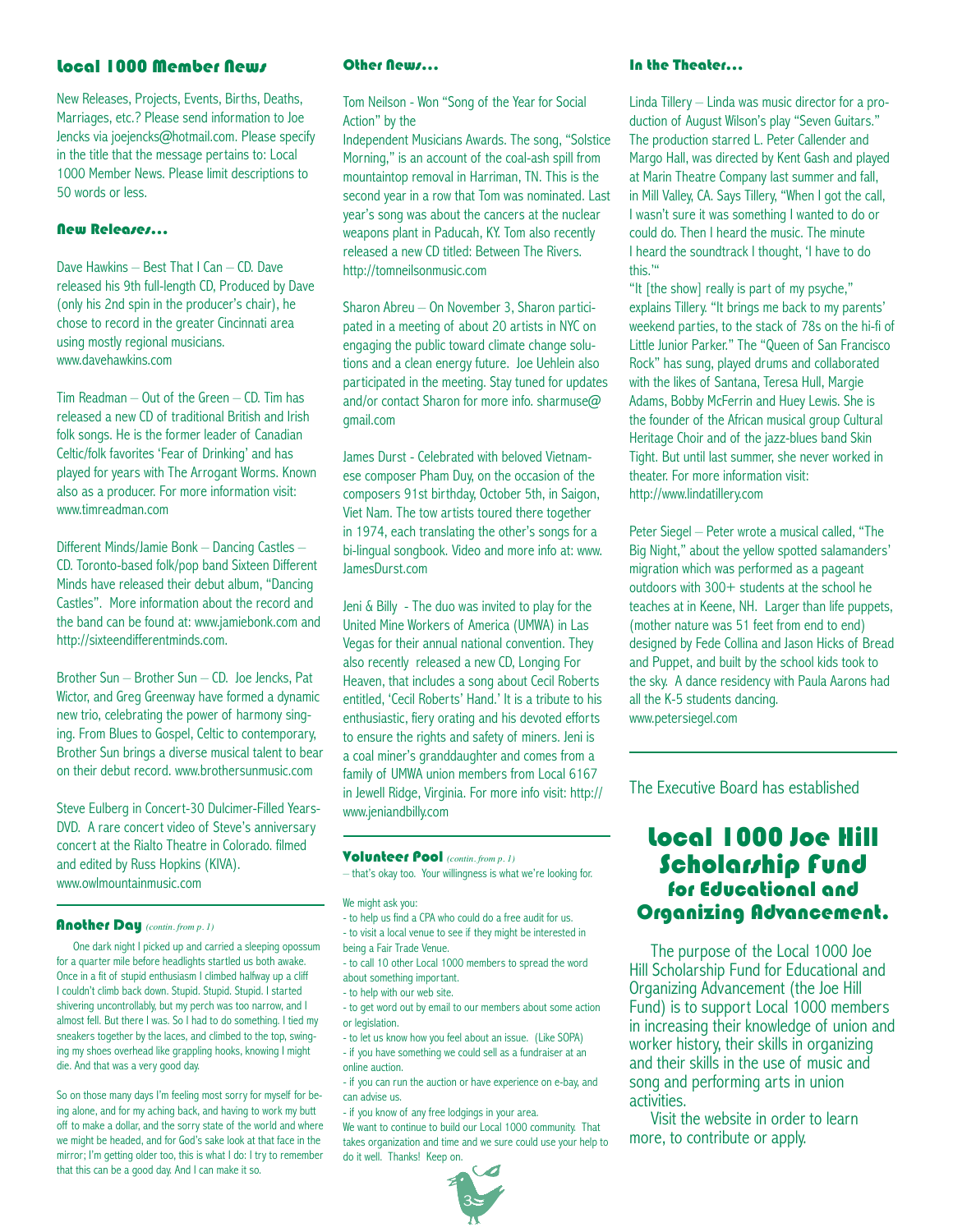# Local 1000 now has 500 members!

 Secretary-Treasurer Steve Eulberg and the Office are happy to report that the membership of Local 1000 passed the 500 mark with the January 2012 *Per Capita* report to the Federation.

# **Board Changes The Changes Changes** Upcoming Meetings...

 President Tret Fure appointed **Debra Cowan** to Vice President to fill the vacancy opened by Fure's election to President. She also appointed **John O'Connor** to fill the resulting vacancy in the Eastern Rep. position. Both positions will be open for election in the Fall.

# Executive Board Proposes

## Bylaws Amendments

The following Bylaw change will be brought to the Local 1000 membership meeting on May 16, 2012 for action. The change is a recommendation made by the Executive Board. In order for a Bylaw change to pass, it must be voted favorably by three-quarters of the membership at the Local's first annual meeting. In order to be part of the voting body, you must be a member in good standing and show an up-to-date membership card.

Please note that a strikethrough represents proposed deletion of current language.

# & Updates to Scales

 [Brackets] indicate proposed additions to current language.

### **Proposed Bylaw Change:**

V. FEES, DUTIES, AND ASSESSMENTS Section 3. Effective April 1, 2009 all members shall pay membership dues of \$150. Dues may be paid quarterly at the rate of \$40 per quarter. <del>Twenty dollars of each</del> member's dues will be credited to the member's work dues bill each year. For those paying quarterly, \$5 of each member's dues will be credited to the member's work dues bill each quarter, but only for the quarter in which the dues are <del>paid.</del>

The following update to performing Scales, presented by the Scales Committee, is recommended by the Executive Board to the membership for adoption at the annual meeting in Spring.

1. Adding a New Scale for Equal-Sharing Ensembles:

The following scales be promulgated for ensembles that function on an equal sharing basis (i.e. where all ensemble members receive equal payment for gigs rather than the "leader/sideperson" model).

Opening act: \$50 per ensemble member Small venue: \$75 per ensemble member Standard scale: \$150 per ensemble member Special event scale: \$275 per ensemble member

- 2. We keep the Small Venue Scale at \$110.
- 3. Move the Large Venue Scale to \$230 (from \$220.)

Our understanding of the large/small venue is that it is to be "self defining" - i.e. the under 100 seat venue is a suggested size.



The Spring **Membership Meeting of Local 1000** will take place at **4:00 pm** on Wednesday, **May 16th** during the Member Retreat at The Highlander Center near Knoxville, Tennessee. You must be a member in good standing (dues paid up to date) to attend. The Spring **Executive Board Retreat** will be head at The Highlander Center on Monday **May 14th**.

The **Fall Executive Board** and **Membership** Meetings will be held in conjunction with NERFA in Kerhonkson, NY, Nov 8-11th. Watch for details.

### **Find Local 1000 on Facebook & Twitter**

212-843-8726 E-mail: office@local1000.com

Amy Fix: amycfix@local1000.com Asst. Off. Man: billing@local1000.com Monique Lamb: monique@local1000.com

### LOCAL 1000 OFFICERS:

**President:** TRET FURE 608-469-4007 • president@local1000.com **Canadian Vice-President:** KEN WHITELEY 416-533-9988 • ca-vp@local1000.com **Vice President:** DEBRA COWAN 508-662-9746 • vp@local1000.com **Secretary-Treasurer:** STEVE EULBERG 970-222-8358 • sec-treas@local1000.com **Midwestern Board Member:** SANDY ANDINA 773-973-3130 • midwest-rep@local1000.com Western Board Member: PETER ALSOP

310-455-2318 • western-rep@local1000.com Eastern Board Member: JOHN O'CONNOR 607-829-2672 • eastern-rep@local1000.com

New Deal: Steve Eulberg Contributing Editors:

Debra Cowan, Peter Alsop On the Road Editor: Sue Trainor Member News Editor: Joe Jencks

**NEW DEAL is the official organ of the North American Traveling Musicians Union, Local 1000, AFM**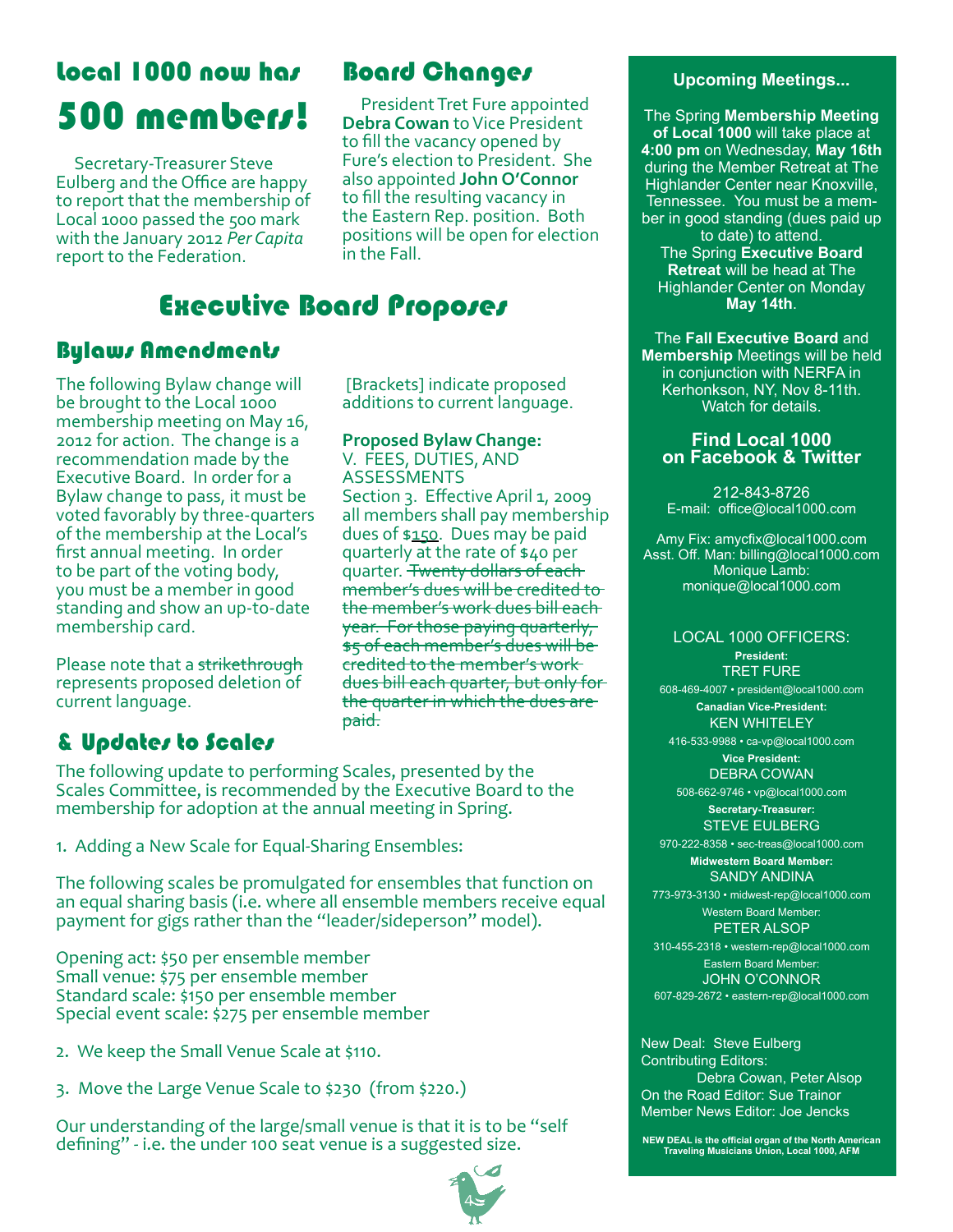

### by Hali Hammer

**Occupella** organizes informal public singing at Bay Area occupation sites, marches, rallies and BART stations (www.occupella.org).

 The group is the creation of Bay Area singers and cultural workers **Hali Hammer** (Local 1000 member), Betsy Rose, Nancy Schimmel, Bonnie Lockhart and Leslie Hassberg. We host rousing weekly sing-alongs at "Tax the Rich" rallies in Berkeley and at BART, as well as other events as we are asked. A songbook with parodies, rewrites, traditional and OWS songs can



Local 1000 member, Hali Hammer, is one of the organizers of "Occupella" seen here (center) singing in a BART (Bay Area Rapid Transit) station

be **downloaded for free** from our the Occupella website, to help people everywhere bring music to political events.

 In December, Occupella led a song circle after a movie at the Berkeley Unitarian Fellowship. "The Singing Revolution" was a documentary, showing 300,000 Estonians singing their national anthem together and bringing about social change. This inspired me to think that we could have a

### national sing of our own.

### **VISION:**

On Sunday, April 22<sup>nd</sup>, I envision groups throughout the country singing "This Land Is Your Land" in the key of D (for consistency), and in sync with each other (noon PDT, 1 MDT, 2 CDT and 3 p.m. EDT). Existing Earth Day events could incorporate 5-10 minutes at the designated time to participate. There is nothing more unifying and empowering than the spirit of people singing together.

### **AFTERWARDS:**

 Let's construct a montage of the event of the groups that videotape their event. I've just started a "Sing out for Earth Day" page on facebook [http://www.facebook.com/ pages/Sing-Out-for-Earth-Day/402795396403648]

 Go to the Occupella home page (www.occupella.org) and click on "Get Involved with National Sing Out for Earth Day". You will be directed to the site from there as well. Get additional information or email Hali at halih@yahoo. com.

# Linda Allen enjoys her Union Pension

"I've just begun receiving my pension check from our Union, and it makes a difference! I'm only sorry that I didn't begin making payments years before.

Thanks to all the persistent and creative members who made our pension plan a reality."



5